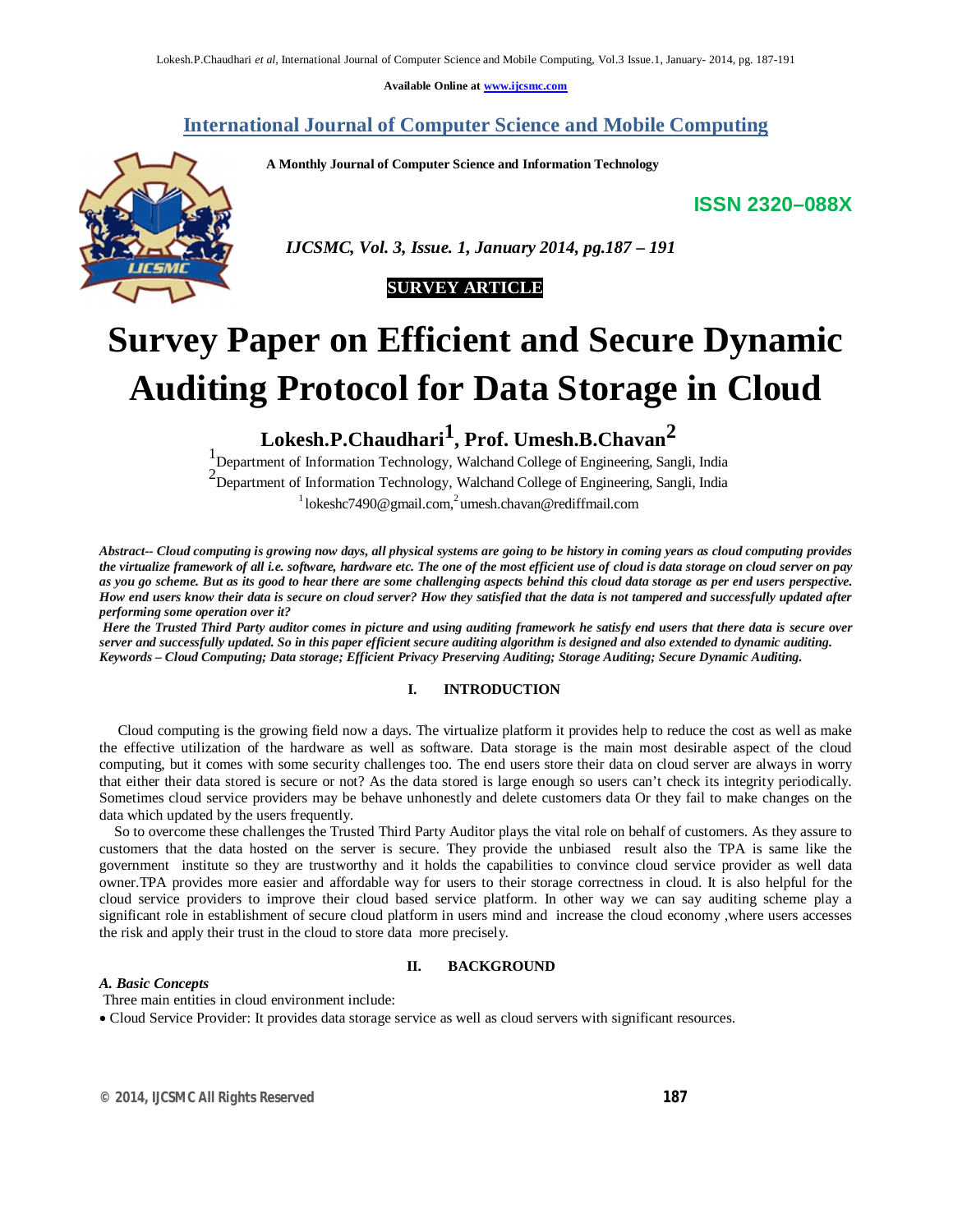Data Owner: Owners keep their own data to the cloud server and access them when needed. They rely on the cloud for data computation.

Third party auditor: An optional TPA is trusted to assess and expose risk of cloud storage services on behalf of the user's open request. It has expertise capabilities to convince both CSP as well as Data Owner.

Fig.1 shows the basics of cloud computing.



Fig.1. Basics of Cloud

## *B.* **Characteristics of auditing protocols**

While designing this data integrity checking protocol, they must satisfy some requirements:[3]

- Highly private: The TPA should not gain knowledge of the original user data during the auditing process.
- Data dynamic: The clients must be able to perform operations on data files like insert, alter and delete while maintaining data correctness.
- Open verifiability: Anyone, not just the clients, must be allowed to verify the integrity of data.
- Block free verification: Challenged file blocks should not be retrieved by the verifier during verification process.
- No restriction of queries: The verifier may be allowed to use unlimited number of queries in the challenge-response protocol for data verification.

#### *C.* **What are the challenges in the cloud data storage security are:**

- Snooping: Snooping is to peep into others private data. It is a best way to send and retrieve the data over a secure transmission line.
- Cloud Authentication: The clients can obtain others authorization and may delete the files. Hence it is necessary to protect one's unique authorization. The unauthorized clients must not be log in to others account and delete the data.
- Key Management: The cryptographic keys have to be managed in the cloud environment but this key management must be user friendly.
- Data Leakage: Data leakage occurs when it is transmitted between the user and the cloud server. The best way is to encrypt the data from owner's side.
- Performance: An durable security approach is necessary for encrypting and decrypting the files to and from the cloud but it should keep the user's performance integral.

## **III. RELATED WORK**

In this section we first review some existing related works carried out in security aspects of cloud data storage. Security issue is very important in cloud there are many techniques available so here is review of all these. Data security is the major challenge in the cloud computing as user's data reside in the servers which are remotely situated and far away beyond the knowledge of end-users. The data store may be highly private data eg. Any personal information, financial data, health records which may cause a severe loss to the data owner if this disclose. So data security comes as the highest priority issue [2]. In [3] they put one trusted third party auditing on behalf of data owner for verification, in which they describes three network entities i.e. Data owner which is end user, Data storage server which is managed by cloud service provider and Third party auditor which is maintained the trust to owner about his data In this case TPA having public key, it is act with only trusted server, so data privacy remains the major issue here. Paper [4] is distributed in 2 phases phase 1 : Owner calculate the MAC on each partitioned file block whichever going to store in cloud server. Transfers the file blocks &codes information to cloud server and shares the key with TPA. At the time of confirmation auditing phase, the TPA requests from the cloud server a number of randomly selected blocks and their corresponding MACs to verify the correctness of the data file. This scheme holds some drawback too i.e. if TPA is not trustworthy then data may lead to outside world, i.e. if both CSP as well TPA handshakes then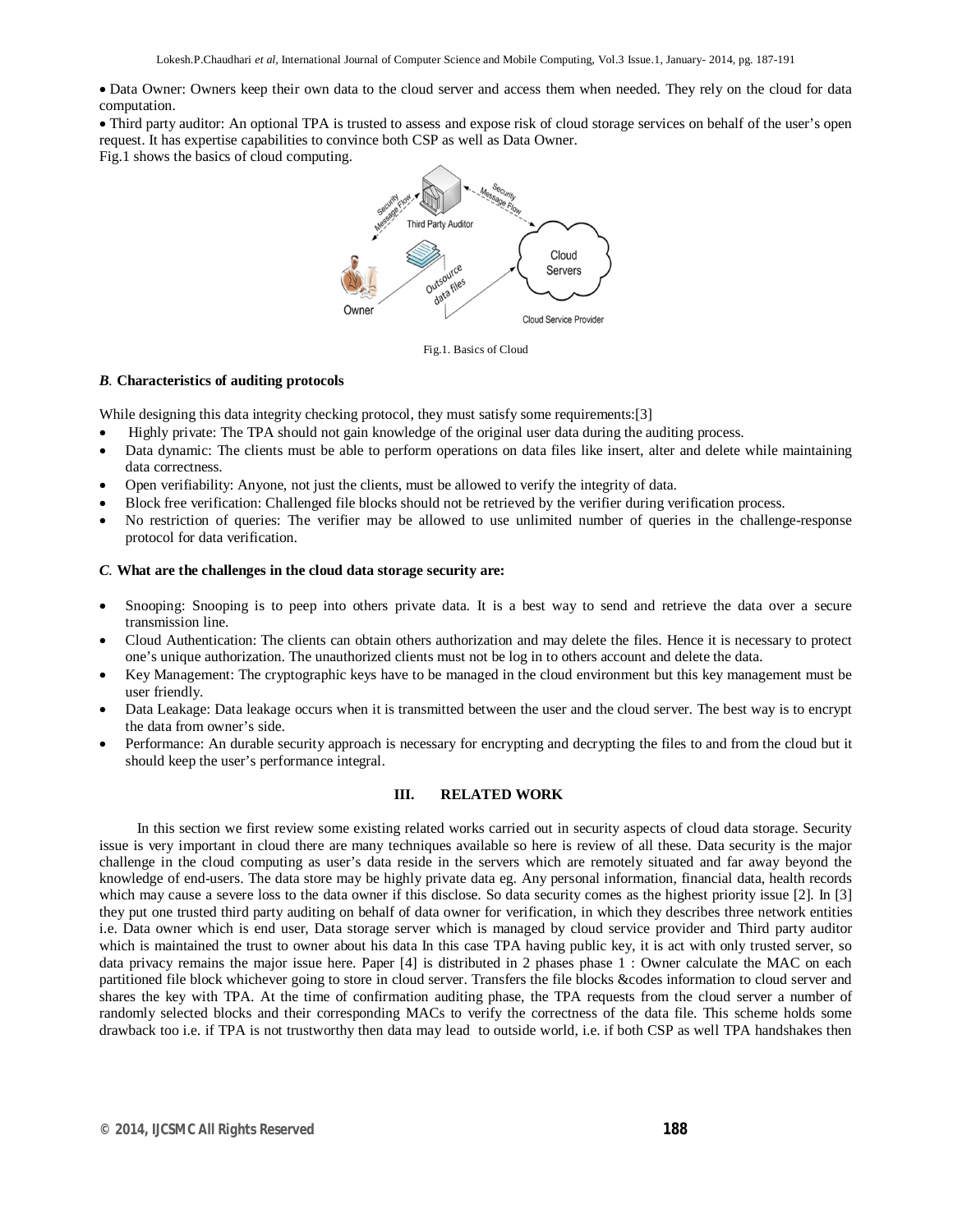owner don't have option other than failure. Phase 2: In this phase, User uses s keys and computes the MAC for blocks and user shares the keys and MAC with TPA. During Audit, TPA gives a key (one of the secret keys) to CSP and requests MACs for the blocks. TPA compares with the MACs at the TPA. Improvement from operations, i.e., it only allows very basic block operations with limited functionality, and block insertions cannot be supported Scheme 1: TPA doesn't see the data, preserves privacy. Drawback: a key can be used once, this scheme just helpless for dynamic data operations[9].In (PDP) [5] ensures the accession of data files on untrusted storages. It uses a RSA based scheme authentication for auditing data, but this model leaks the data to external world and hence it violate the privacy preserving approach. When SSL Authentication Protocol (SAP) was employed to cloud, it becomes very complex. As an alternative to SAP, proposed a new authentication protocol based on identity which is based on corresponding signature and encryption schemes [6]. Signature and encryption schemes are proposed to achieve security in cloud storage phenomena. When comparing performance, authentication protocol based on identity is very weightless and more efficient and also weightless protocol for client side. To store and maintain client's data, existence of multiple cloud service providers are considered in which a cooperative provable data possession (CPDP) is used to check the integrity and availability of stored data [7].The data owner processes the file using a secret key and sends the file with some verification tags to the CSP. Then the CSP is requested to verify the integrity of data. The procedure for verification is The file is processed with a secret key to generate a set of procedure for verification and is transferred to the CSP, by using the verification procedure, the files are audited for its integrity.

For this proposed scheme the three different main entities are used those are as follows:



Fig.2. Basic Flow of Auditing Framework.

Functionality of Entities:

1.Owner : Owner keeps his data to cloud server generate set of keys.

2. Server: Data stored on the server with the respective FID

3. Auditor: Owner shares set of keys to auditor, once owner curious about the file stored on the server it simply as auditor to verify the integrity of the data by challenging the server.

An auditing scheme consists of five algorithms (Keygen, TagGen, Challenge, Proof and Verify).

- KeyGen: key generation algorithm that is run by the user to setup the scheme by generating the set of keys.
- TagGen: used by the user to generate verification metadata, which may consist of signatures or other information used for auditing
- Challenge: run by the auditor on the CSP to check the verifiability of the file stores on the server as per owner order.
- Proof: run by the cloud server to generate a proof of data storage correctness
- Verify: run by the TPA to audit the proof from the cloud server by checking the actual hash and calculated hash by server.

## **IV. PROPOSED PRIVACY AUDITING PROTOCOL**

So as to overcome the data privacy problem from the auditor as well as server here we proposed some advanced algorithm. In this scheme we proposed the KeyGen algorithm which simply generates set of keys TagGen algorithm is there to generate the secret tag key to each data component. Chall(M) algorithm generates the encrypted data set of data block. Proposed auditing system can be constructed from the above auditing scheme in two phases, key generation and Audit.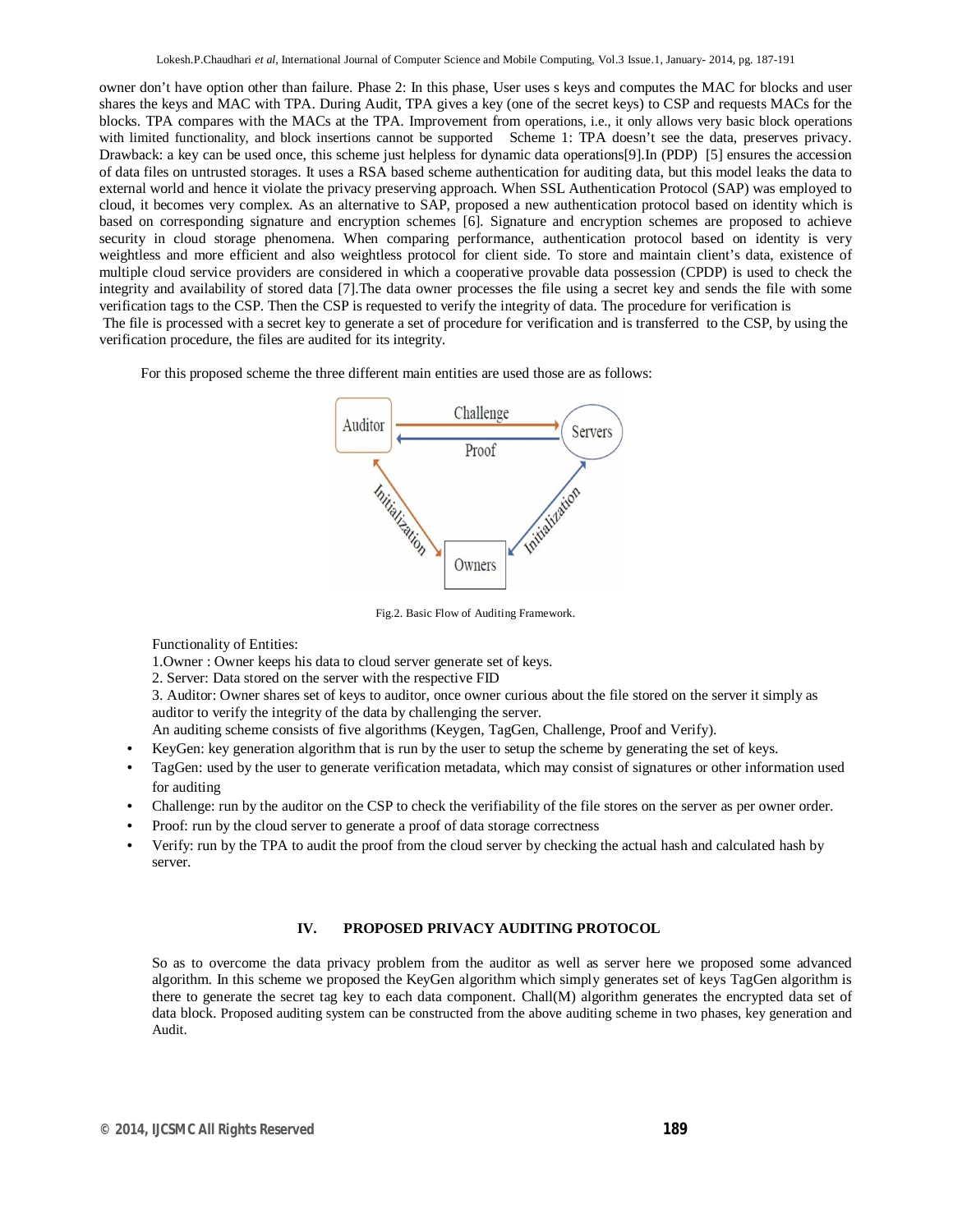Phase 1:

In this case the keys are generated by client and send these keys i.e. hash keys to the server along with the encrypted data. Once these keys are stored with server this keys are send to the TPA. Now both the server as well as Auditor has the set of keys.

Phase 2:

This is the actual working phase of the algorithm, in this phase the two ways communication established, i.e. Challenge and Proof In this case, the owner ask auditor to check the integrity of his data whichever stored on the cloud server by sending some FID of the file to the auditor. Once the auditor got task he conducts the auditing as follows:

- I. The auditor runs the challenge algorithm. The auditor runs the challenge algorithm Chall to generate the challenge C for all the data blocks in the data component and sends them to the server.
- II. Upon receiving the challenge C from the auditor, the server runs the prove algorithm Prove to generate the proof P which contain Tag proof and Data proof and sends it back to the auditor.
- III. When the auditor receives the proof P from the server, it runs the verification algorithm Verify to check the correctness of P and extract the auditing result. The auditor then sends the auditing result to the owner. If the result is true, the owner is convinced that its data is correctly stored on the server and it may choose to delete the local version of the data.

 In this phase sampling auditing may carried out. In which auditor can ask for any random challenge to server and server will respond periodically. Auditor maintains table for this periodic checking and send it to auditor periodically and ensure him that data is secure. In this case if data is tampered then auditor tracks it easily and convey message to client.

### **V. PROPOSED DYNAMIC AUDITING PROTOCOL**

In cloud data storage system, the data owners perform updating frequently. As per the definition of the auditing protocol, they should fulfil to handle the dynamic data and static data. But the dynamic operations make auditing protocol insecure, as many attacks server can make to track the data or to tamper the data as it is easier to crack update operation. Server may undergoes the following attacks which are

The CSP may not update correctly the clients data on the server and may use the flesh data to pass the auditing or The client updates the data to the current version, the server may get enough information from the dynamic operations to track the data tag. If the server could track the data tag, it can use any data and its data tag to auditing and make fool to auditor easily

To overcome this drawback in this proposed scheme the Index Table is maintained to keep the detailed information of the data stored. This table consists, the Index denotes the current FID of data block, data component. The original block number of data block and current version number of data block, the timestamp is used for generating the data tag. This Table is created by the owner during the initialization phase and the auditor manage this table afterwards. When the owner completes the dynamic data operations, it sends an update message to the auditor for updating the table which is with auditor. Once whole table is updated with auditor the auditor sends the result to the owner for the confirmation that the data on the server and the all information in Table on the auditor side are updated successfully.

This scheme is also distributed in 3 phases

1. Data update:

In this phase the insert, delete or update operations are carried out and the index table update successfully, the insertion operation inserts a new block number new version number and keeps it in the i'th position in the index table, similar operations carried out in deletion as well as modify case, i.e. i'th location is deleted and new version of data block and tag values are generated respectively. This new data bocks and tag values are send to server and stored.

2. Index update:

As this messages received to the auditor, it update the index table as per the updation carried out.

3. Proof of updation:

Once the auditor updated its index table he ask for the challenge of any data block to the server and then server generate proof using this challenge and data block and reply proof to the auditor. Once auditor receive this proof it checks the hash values, if they match then he assure that the data is updated successfully and send this information to the owner.

#### **VI. CONCLUSION**

 Cloud Computing increases the ease of usage any service by giving access through any kind of internet connection. As with these increased ease of usage followed drawbacks too. Data security is a key issue for cloud storage and is to be considered very important. To ensure that the risks of data security have been mitigated a variety of techniques that may be used in order to achieve security. This paper has addressed some secure approaches for overcoming the issues in security on